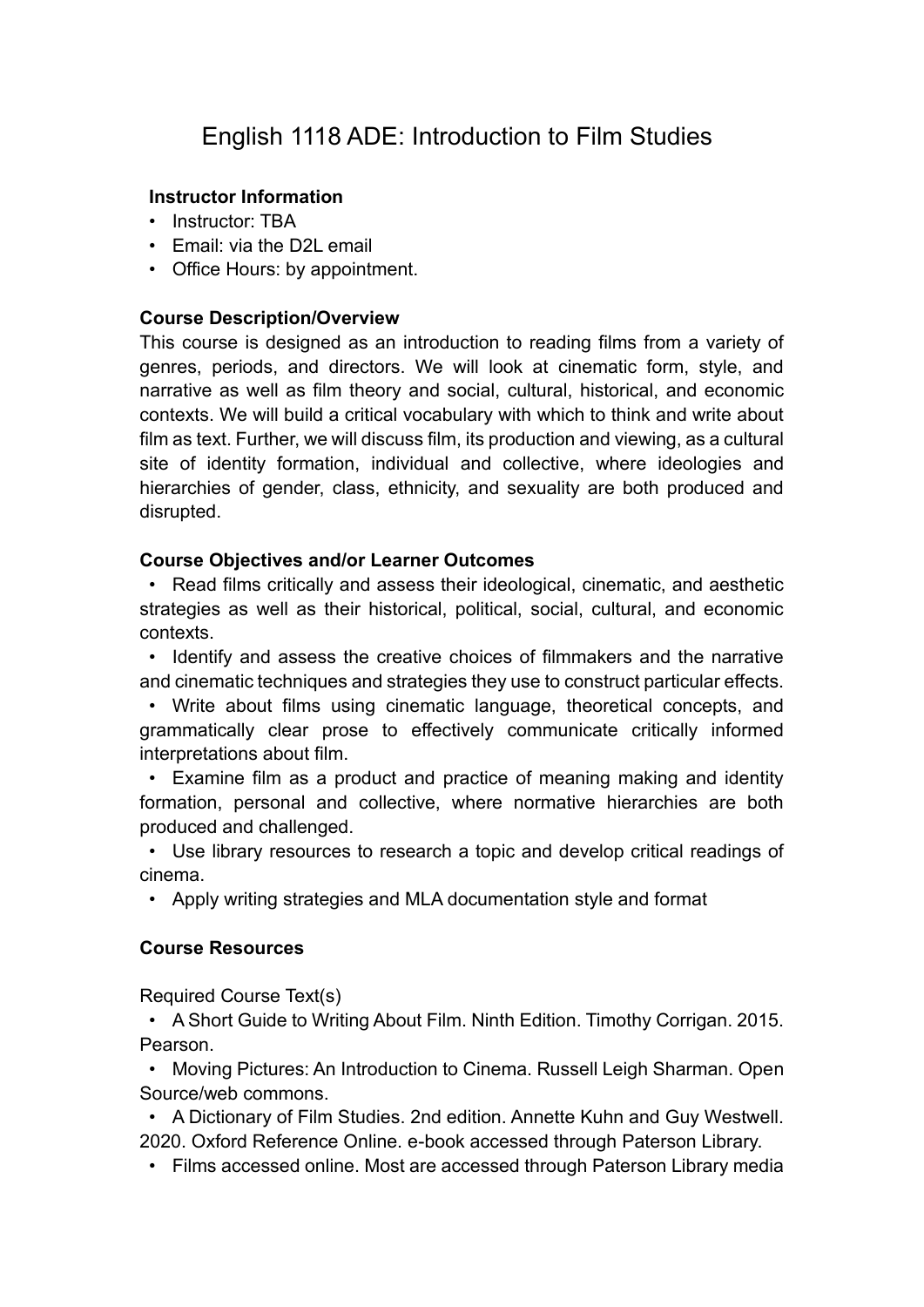streaming databases: Kanopy, Criterion Collection and NFB (username and password required). One film is on Netflix; one is on YouTube; one is on reserve at the Paterson Library but can also be rented through streaming services.

• Online content (such as short articles) accessed through the D2L.

## **Assignments and Evaluation**

Table of Assignments

| <b>Assignment</b>                                         | <b>Value</b> | Length                         |
|-----------------------------------------------------------|--------------|--------------------------------|
| <b>MLA Exercise</b>                                       | 10%          |                                |
| Scene analysis                                            | 10%          | 650 words                      |
| Cinematography analysis                                   | 15%          | 800 words                      |
| Participation                                             | total<br>10% | varies                         |
| <b>Film Analysis Essay</b>                                | 25%          | 1500-1750<br>words $(6-7$ pp.) |
| Final Exam - online, accessed<br>through the Quizzes tool | 30%          | 3 hours                        |

## **Submitting Assignments and Lateness Policy**

• Upload assignments through the Assignments tool by 11:59 p.m. on the due date. There is a one-hour grace period before they are marked late (i.e., after 1 a.m. they are late).

• Upload Word documents saved as a PDF (no Pages or other forms accepted).

• Penalty for failure to include word count at the end of the last sentence of the last paragraph of the Scene Analysis, Cinematography Analysis, and Film Analysis Essay: minus .2 from the grade.

• Late penalties for the MLA Exercise, Scene Analysis, and Cinematography Analysis: 2% penalty per day up to 5 days (maximum 10%). The Assignment tool closes after the fifth day.

- Lateness policy Film Analysis Essay: one day, 10% penalty.
- Do not email assignments. I do not accept nor read emailed assignments.

## **Details of Assignments**

• See the D2L for instructions.

## **Course/Reading Schedule**

Reading consists of chapters from A Short Guide to Writing about Film by Timothy Corrigan and Moving Pictures: An Introduction to Cinema by Russell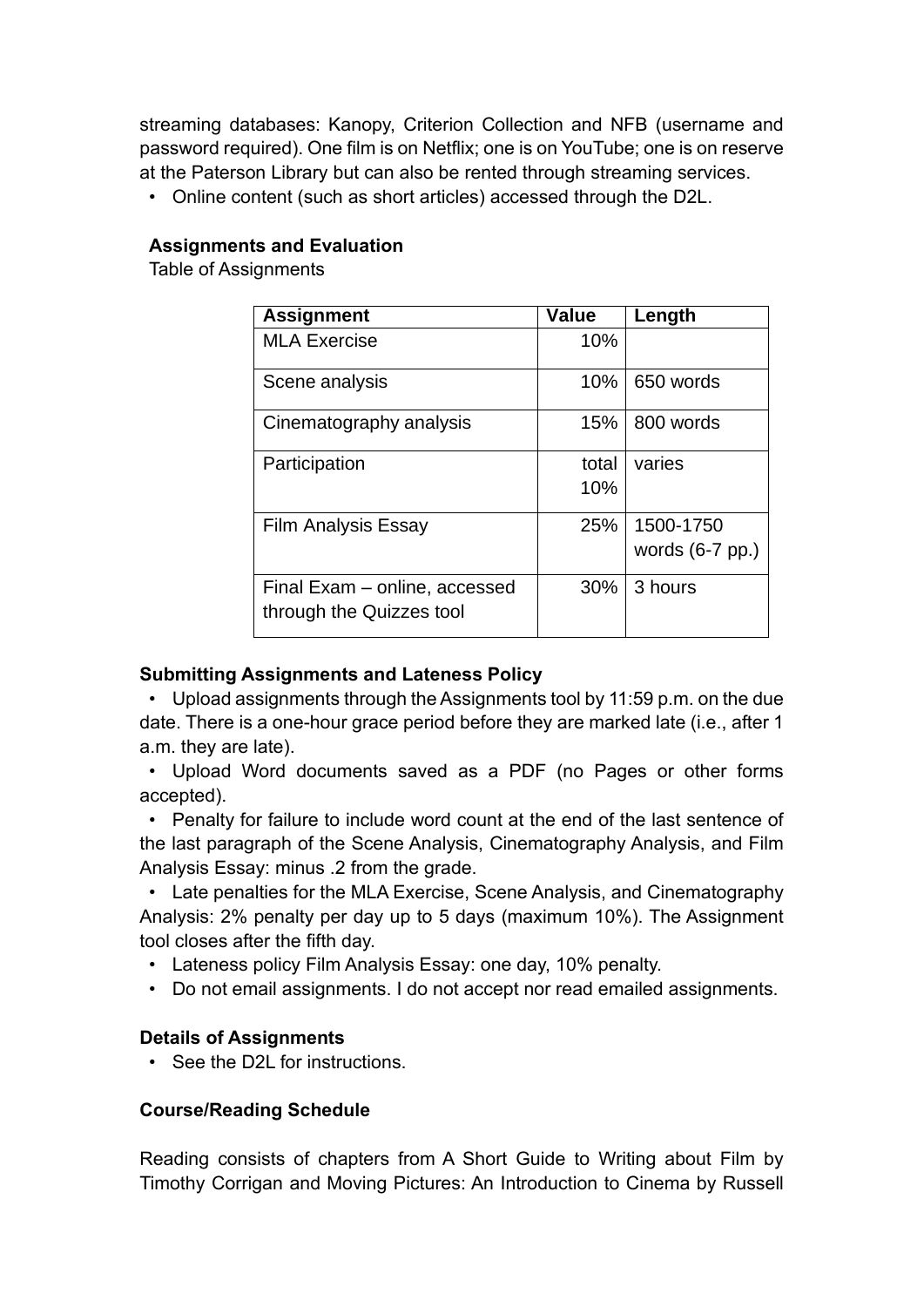Leigh Sharman, entries in the e-book A Dictionary of Film Studies by Annette Kuhn and Guy Westwell, online articles and content, my notes and PPTs posted on the D2L.

Content warning: Some films include profanities and visual representations of violence, killing, death, sexual assault, suicide, and other disturbing content which some students may find offensive, traumatizing, or emotionally challenging.

For the schedule, see the D2L.

## **Assignment Policies**

• Watch the assigned films. The primary texts for this class are the films. Do not rely on online reviews or plot summaries.

• If you require accommodations to complete assignments, please read Accommodations on the last page of this syllabus.

• If unexpected health disabilities happen, you may request interim accommodations. Please email me.

- For extensions, ask well before the due date and provide a valid reason.
- Late submissions do not receive comments, only a grade.

• Pop quizzes (part of the Participation evaluation) must be written on the scheduled dates and times.

• E-sign and upload a Student Code of Conduct form before the exam.

• Place word count at the end of the last sentence of the last paragraph for the Scene Analysis, Cinematography Analysis, and Film Analysis Essay.

• Use MLA style and format. Upload Word Documents saved in pdf form.

• Revise and edit all writing. Writing that is unedited, hastily written, rambling

and repetitive, full of typos, repeated grammar mistakes, and spelling mistakes will receive an inferior grade.

• The maximum words that you can go over in word count is 100 words. If you have a reason to write more words, email me for permission to ease word count. If you are under the word count by more than 25 words, you will be penalized for not meeting the assignment requirements.

• Exceptions to these policies are allowed only with a doctor's note or other appropriate documentation.

## **Marking Standards**

All assignments marked in accordance with English Department Marking Standardsi.

## Collaboration/Plagiarism Rules

Plagiarism is the unacknowledged use of someone else's words and/or ideas. Not acknowledging your debt to the ideas of a secondary source, failing to use quotation marks when you are quoting directly, not crediting photographs or